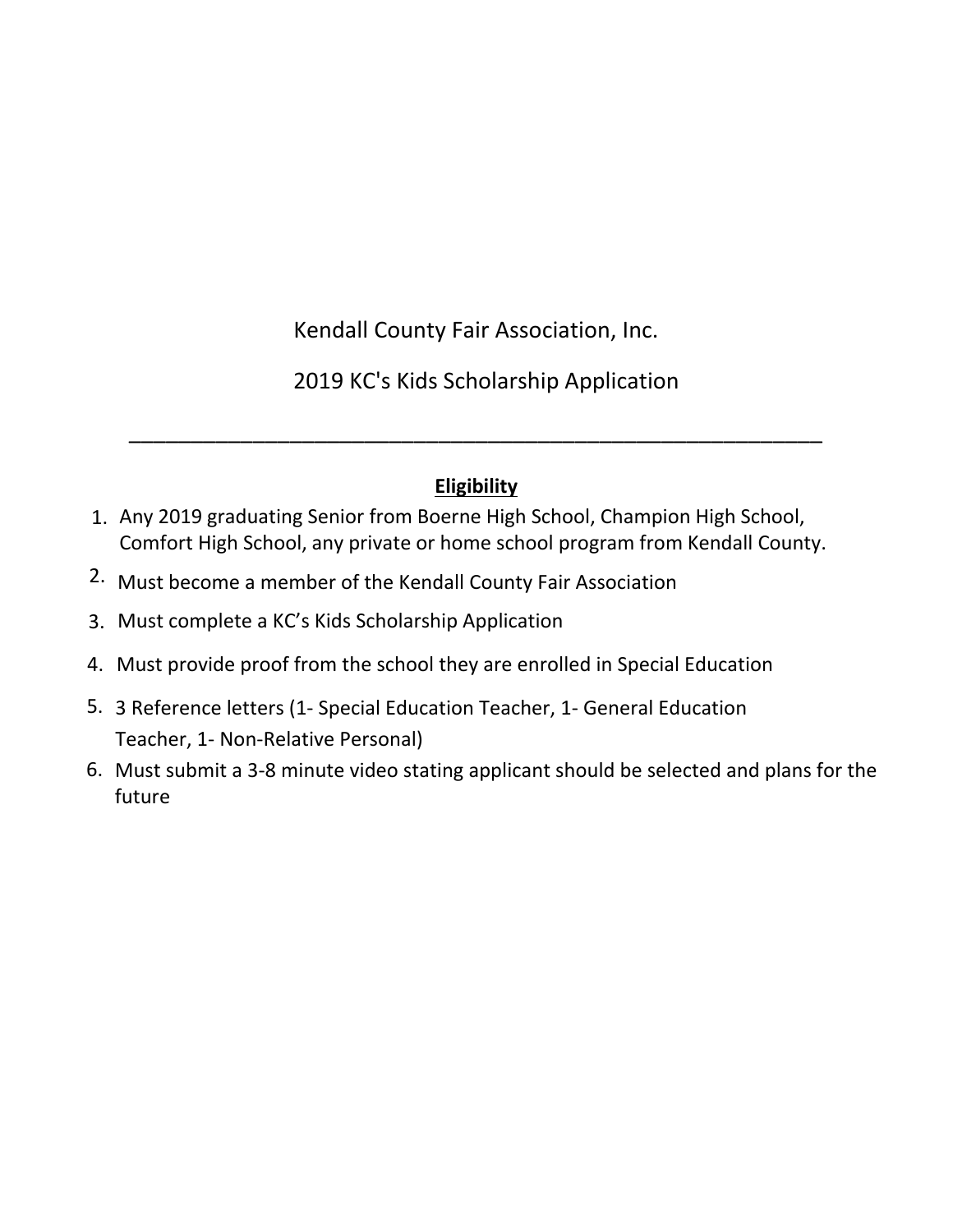## **KCFA KC's KIDS SCHOLARSHIP APPLICATION**

| Are you a Junior Member of the Kendall County Fair Association? Yes ____ No ____                                     |  |  |
|----------------------------------------------------------------------------------------------------------------------|--|--|
| (If No please include a KCFA Membership Application & Fee or sign up online)                                         |  |  |
|                                                                                                                      |  |  |
|                                                                                                                      |  |  |
|                                                                                                                      |  |  |
| Date of graduation from high school:                                                                                 |  |  |
| <u> 1990 - Johann John Stoff, mars and de British and de British and de British and de British and de British an</u> |  |  |
|                                                                                                                      |  |  |
|                                                                                                                      |  |  |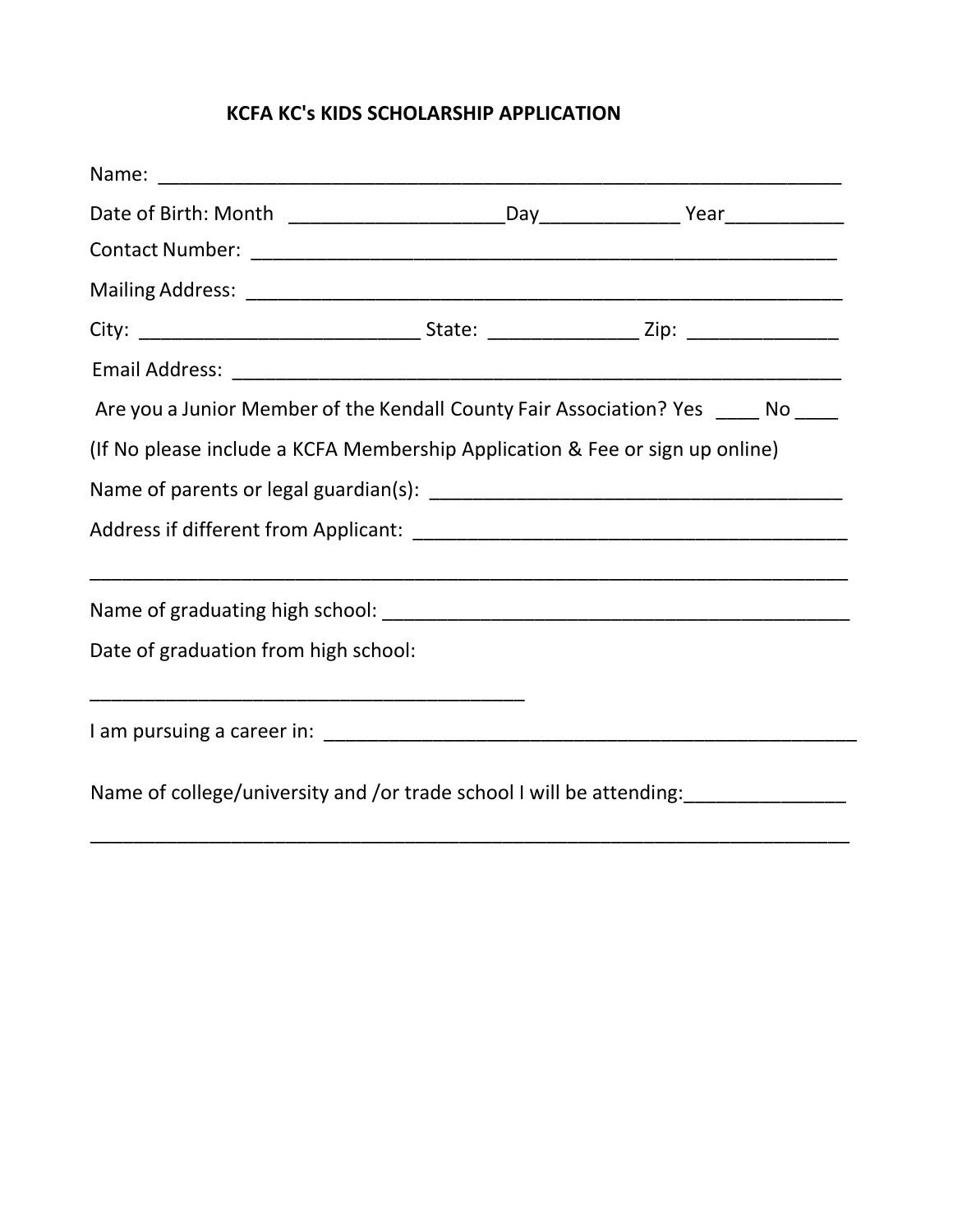#### **ACTIVITIES**

#### Kendall County Fair

Have you volunteered or participated for during KC's Kids and/or the Kendall County Fair?

#### School

| Have you participated in high school activities? Yes No                           |  |  |
|-----------------------------------------------------------------------------------|--|--|
| If yes, please list below major activities, achievements and awards that indicate |  |  |
| sponsorship and leadership.                                                       |  |  |

#### Community Involvement

|           | Have you participated in other community activities other than the Kendall County |  |  |
|-----------|-----------------------------------------------------------------------------------|--|--|
| Fair. Yes | - No                                                                              |  |  |

If yes, please list below organizations and your activity in the organization(s).

\_\_\_\_\_\_\_\_\_\_\_\_\_\_\_\_\_\_\_\_\_\_\_\_\_\_\_\_\_\_\_\_\_\_\_\_\_\_\_\_\_\_\_\_\_\_\_\_\_\_\_\_\_\_\_\_\_\_\_\_\_\_

\_\_\_\_\_\_\_\_\_\_\_\_\_\_\_\_\_\_\_\_\_\_\_\_\_\_\_\_\_\_\_\_\_\_\_\_\_\_\_\_\_\_\_\_\_\_\_\_\_\_\_\_\_\_\_\_\_\_\_\_\_\_

\_\_\_\_\_\_\_\_\_\_\_\_\_\_\_\_\_\_\_\_\_\_\_\_\_\_\_\_\_\_\_\_\_\_\_\_\_\_\_\_\_\_\_\_\_\_\_\_\_\_\_\_\_\_\_\_\_\_\_\_\_\_

\_\_\_\_\_\_\_\_\_\_\_\_\_\_\_\_\_\_\_\_\_\_\_\_\_\_\_\_\_\_\_\_\_\_\_\_\_\_\_\_\_\_\_\_\_\_\_\_\_\_\_\_\_\_\_\_\_\_\_\_\_\_\_\_\_\_\_\_\_\_\_ \_\_\_\_\_\_\_\_\_\_\_\_\_\_\_\_\_\_\_\_\_\_\_\_\_\_\_\_\_\_\_\_\_\_\_\_\_\_\_\_\_\_\_\_\_\_\_\_\_\_\_\_\_\_\_\_\_\_\_\_\_\_\_\_\_\_\_\_\_\_\_

### **Letters of Reference**

We require three (3) letters of personal reference as defined below.

- \* Note: Recommendation letters should not be written by a relative, which is defined as parents, grandparents or siblings.
- One recommendation letter must be from Special Education instructor from a school attended in the previous 12 months
- One recommendation letter must be from General Education instructor from a school attended in the previous 12 months
- One recommendation letter from a personal or community reference. Recommendation letters should not be written by a relative, which is defined as a parent, grandparent or sibling.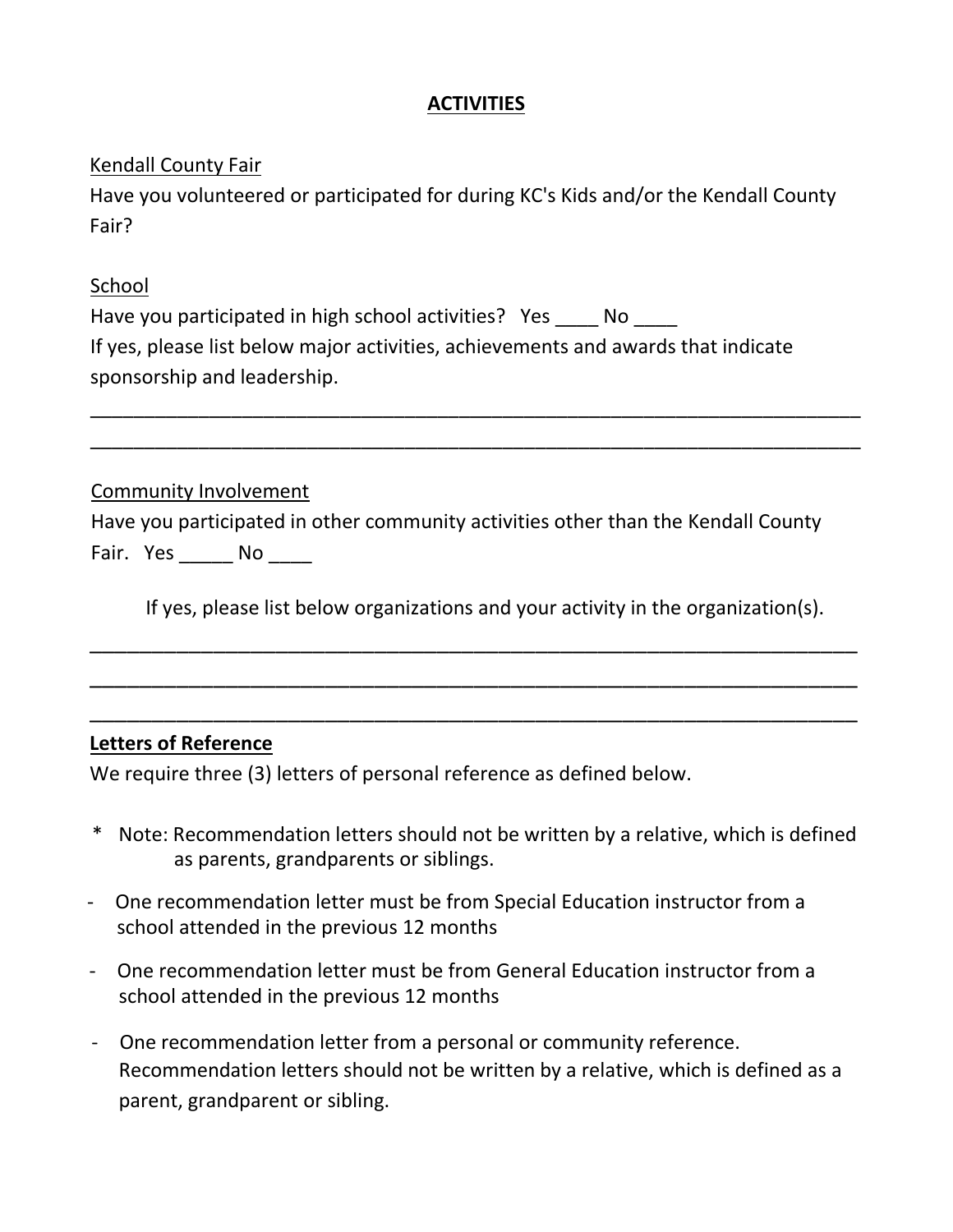## **Video Essay**

Please include a three (3) to eight (8) minute video essay on: "Why I feel I should be granted the KC's Kids Scholarship and my plans for the future."

## **Scholarship Notes**

- 1. Scholarships will be allotted on the basis of his or her application's qualifying criteria points.
- 2. Applicant must select an accredited college or university or state licensed trade school.
- 3. Scholarship awarded must be used for tuition, class, laboratory fees and/or textbooks.
- 4. Scholarship check will be issued to the trade school, college or university being attended following receipt showing of proof of enrollment and a statement showing the amount owed.
- 5. Reimbursements for text books may be paid directly to the recipient. A receipt showing proof or purchase must be provided.
- 6. Scholarship recipient is responsible for providing this information to the secretary of the KCFA before any payments will be remitted to a trade school, college, university or individual.
- 7. Scholarship funds must be requested within a three (3) year period from August 2019. Unused amounts after this time are returned to the KCFA KC's Kids Scholarship fund.
- 8. Scholarship application must be received, and post marked on or before April 15, 2019.
- 9. Scholarship application packet including the application, the (3) reference letters, Special Education enrollment proof, KCFA membership application with fee ( if not currently a member), and the video essay must be completed and mailed to:

**Kendall County Fair Association, Inc. c/o KC's Kids Scholarship Attn: Patti McCreless P.O. Box 954 Boerne, Texas 78006**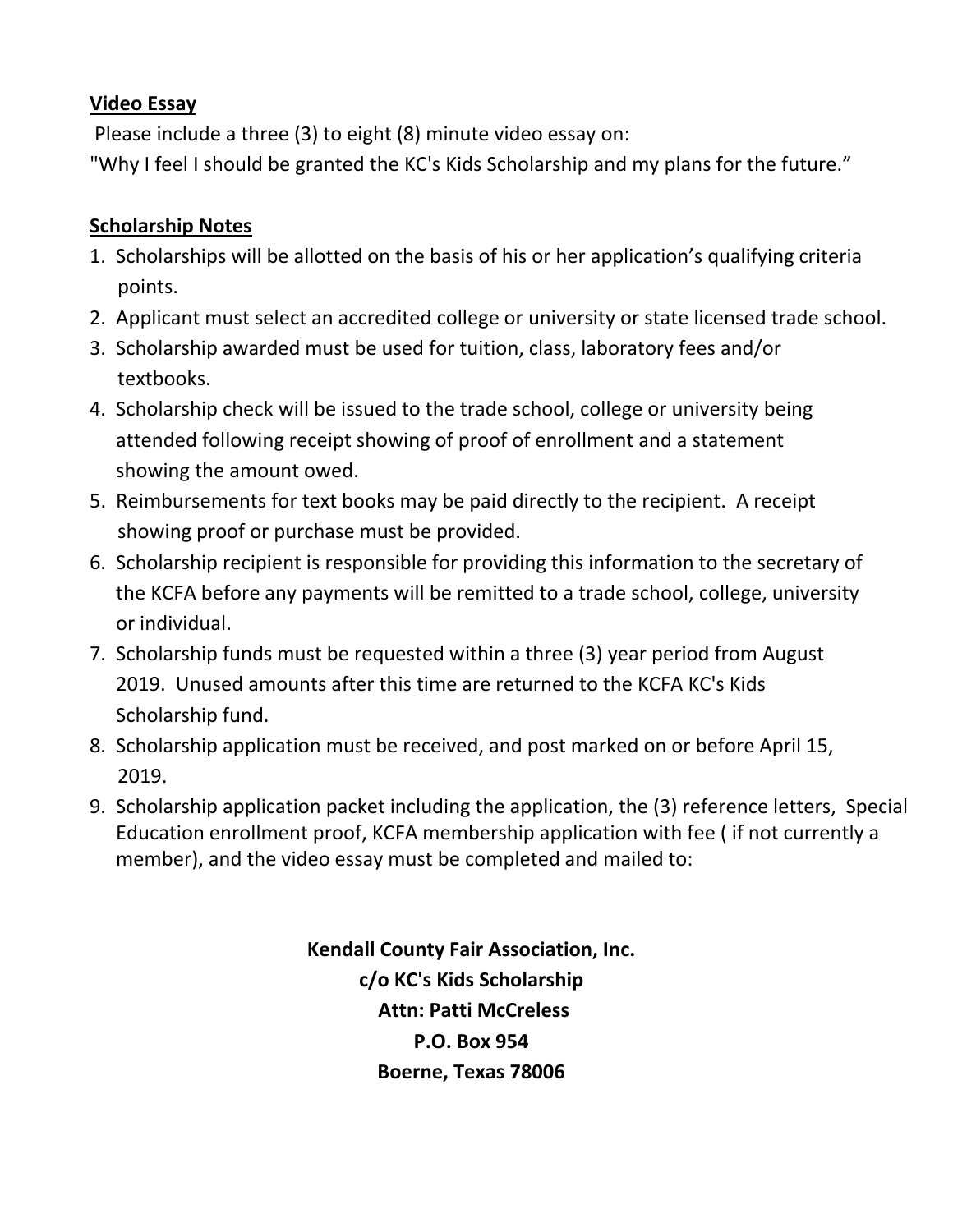## **KCFA KC's Kids Scholarship Application Packet Checklist**

- KCFA KC's Kids Scholarship Application Form
- $\blacktriangleright$  KCFA Membership Application with fee or signed up online ( if not already a member)
	- Proof of Special Education enrollment from the High School you are currently attending



- One (1) Recommendation letter from Special Education instructor from a school attended in the previous 12 months

- One (1) Recommendation letter from General Education instructor from a school attended in the previous 12 months

 $\sum$  - One (1) Recommendation letter from personal or community reference

 $\sum$  - 3-8 minute Video Essay or 100 word written essay